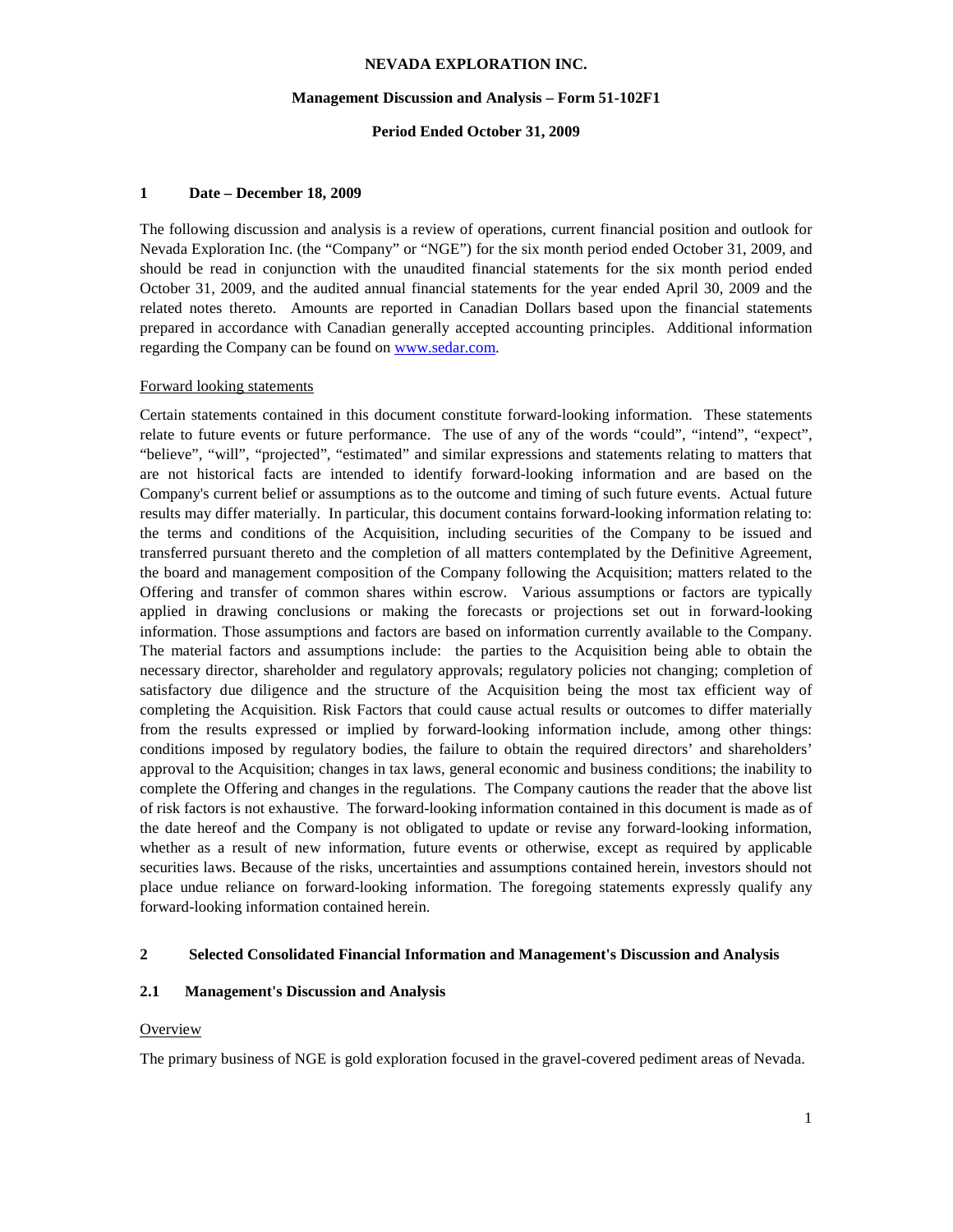#### **Management Discussion and Analysis – Form 51-102F1**

#### **Period Ended October 31, 2009**

When groundwater flows near a concealed gold deposit it retains a chemical 'memory' or 'fingerprint' of such an encounter and creates a unique kind of water chemical 'scent'. NGE uses innovative proprietary groundwater technology to identify and follow the water chemical 'scent' back up-stream to search for its potentially gold-bearing bedrock source. The use of groundwater chemistry allows the Company to identify high quality exploration properties for a relatively small investment when compared to other traditional exploration techniques.

The Company's results to date have been encouraging and Management believes that NGE has created significant value with its water chemistry exploration program and properties. To continue to identify new prospects, acquire more land, delineate additional targets, and advance its properties, NGE requires additional financing and/or exploration partners. NGE is actively looking at ways to advance its exploration program while balancing both shareholder risk and dilution. NGE is committed to the continued development of its groundwater chemistry exploration program. NGE has begun and continues to be in discussion with interested joint venture and royalty partners to advance NGE's current portfolio of high quality gold exploration projects.

Significant events for the six month period ended October 31, 2009, and through the date of this report are:

- 1 On June 8, 2009, NGE announced an Exploration and Option to Joint Venture Agreement ("JV Agreement") with International Enexco Ltd. ("Enexco") (TSX-V:IEC) on the Hot Pot Gold Property. The JV Agreement calls for Enexco to complete a work program that includes 6,000 meters (19,600ft) of drilling over three years to earn a 51% interest in the Property, with the option to earn an additional 19%, for 70% total, by drilling another 3,000 meters (9,800ft) during the fourth year. Enexco's minimum annual work commitment during the first three years is 1,500 meters (4,900ft) of drilling.
- 2 On June 15, 2009, NGE announced the addition of 96 new claims (800 hectares) at the Bull Creek Gold Property. The 2008 Phase I drilling results at Bull Creek show that both the alteration intensity and the geochemically anomalous trace-element geochemistry increase from west to east across the property, which suggests that they were sourced from the east. This interpretation is consistent with the detailed air magnetic and gravity geophysics at Bull Creek, which also suggest a fractured, north-south structural zone to the east of the Phase I drill holes. Together, the geochemical, geophysical, and geologic evidence suggested that the source of the anomalous geochemistry in the shallow, hydrothermally altered volcanic bedrock at Bull Creek was located beyond the eastern boundary of NGE's original claim block. Based on this data, NGE increased its land position to fully cover the developing Bull Creek target.
- 3 On September 3, 2009, NGE announced the completion of \$1.1M non-brokered private placement ("Offering"). Pursuant to the Offering, NGE issued 20,995,673 Units at a price of CAD\$0.0525 - each Unit consisted of one common share and one-half of one non-transferable common share purchase warrant. Each whole warrant entitles the holder to purchase one common share at an exercise price of CAD \$0.10 for a period of two years, subject to an accelerated expiry provision.
- 4 On September 24, 2009, NGE announced the resignation of Randy Koroll as Chief Financial Officer of NGE.
- 5 On September 30, 2009, NGE announced the appointment of Ms. Jennifer Boyle, B.A., LL.B., to the Board of Directors.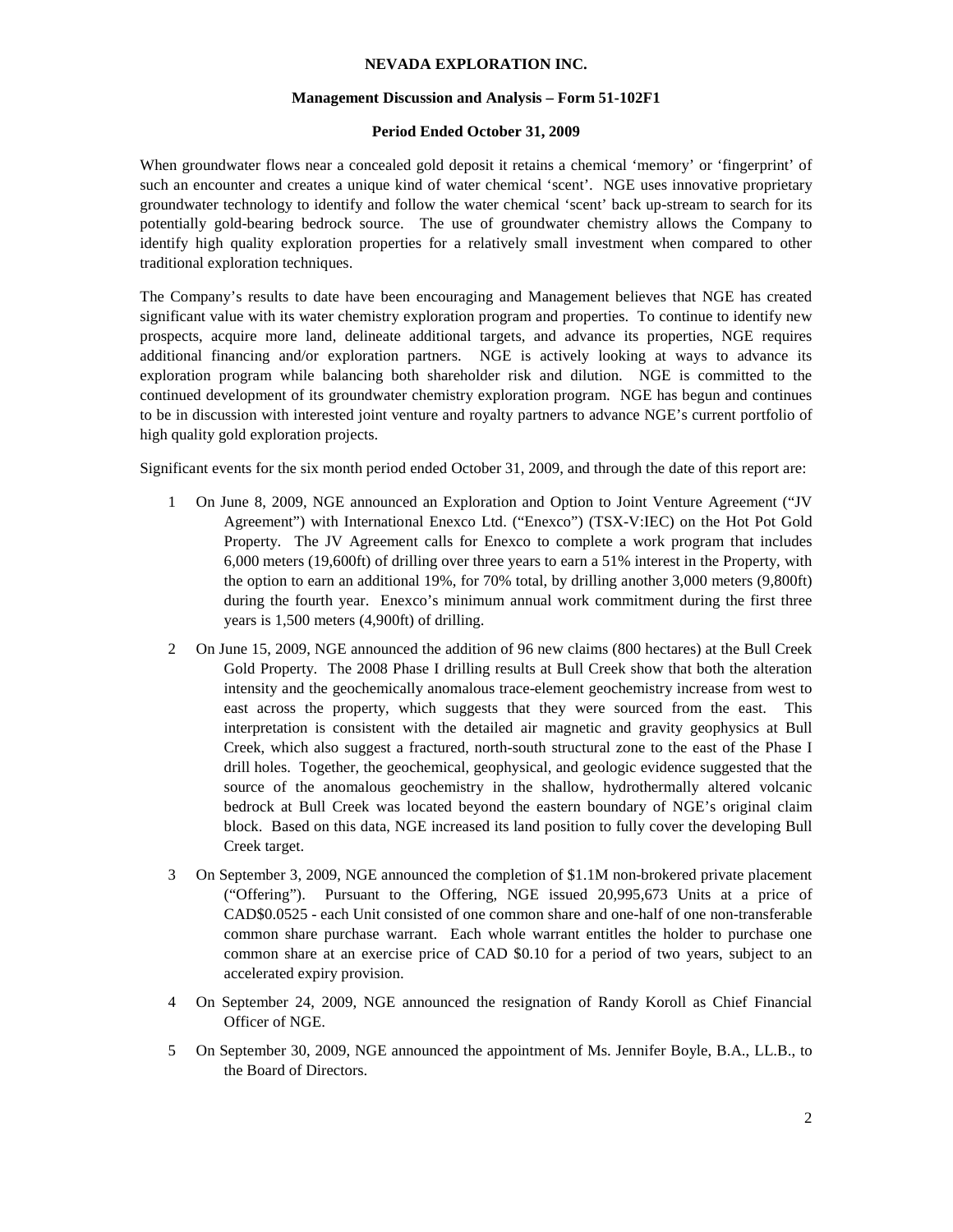## **Management Discussion and Analysis – Form 51-102F1**

# **Period Ended October 31, 2009**

- 6 On October 13, 2009, NGE announced that it signed a Mining Lease and Option to Purchase Agreement ("Agreement") with Genesis Gold Corporation ("Genesis") to acquire a 100% interest on Genesis's Hot Pot Claims ("Property"), which consist of 254 unpatented mineral claims (approx. 2,000 hectares or 5,000 acres) in the Kelly Creek Basin, in Humboldt County, Nevada. With the addition of the Genesis claims, NGE is now one of the largest property holders in the Kelly Creek Basin.
- 7 On November 17, 2009, NGE announced the appointment of Mr. Cyrus Driver, CA, to the position of Chief Financial Officer and to the Board of Directors.
- 8 On November 25, 2009, NGE announced the competing of a brokered financing, pursuant to which, NGE issued 2,742,000 Units at a price of \$0.17 for total gross proceeds of \$466,140. Each Unit consisted of one common share and one half warrant. Each whole warrant entitles the holder to purchase one common share at an exercise price of \$0.22 for a period of 18 months.
- 9 Land Acquisition and Maintenance

The cost of land acquisition and yearly holding fees requires careful evaluation to insure that NGE only holds land with the highest exploration potential. When NGE decides that the results from groundwater sampling, soil geochemistry sampling, seismic surveys, gravity surveys, air magnetics surveys, and drilling indicate that certain lands are no longer worth holding, NGE drops these lands. Conversely, when results indicate that certain other lands are worth acquiring, NGE acquires these lands.

| Project                  | <b>NGE Claims</b> |               | <b>OTHER</b>  | <b>Total</b>  |
|--------------------------|-------------------|---------------|---------------|---------------|
|                          | <b>Claims</b>     | Area $(km^2)$ | Area $(km^2)$ | Area $(km^2)$ |
| Fletcher Junction (FJ)   | 127               | 10.3          | 0.0           | 10.3          |
| Hot Pot (HP)             | 6                 | 0.5           | 8.8           | 9.3           |
| <b>Bull Creek (BU)</b>   | 301               | 24.4          | $0.0\,$       | 24.4          |
| Awakening (AW)           | 420               | 34.0          | 0.0           | 34.0          |
| Sand Pass (SP)           | 197               | 15.9          | 9.4           | 25.3          |
| Winnemucca Mountain (WM) | 90                | 7.3           | $0.0\,$       | 7.3           |
| Rye Patch (RP)           | 169               | 13.7          | 0.8           | 14.5          |
| Jungo (JU)               | 192               | 15.5          | 0.0           | 15.5          |
| Dunphy (DU)              | 78                | 6.3           | 0.0           | 6.3           |
| Kelly Creek (KC)         | 581               | 47.0          | 20.0          | 67.0          |
| Whiskey Flats (WF)       | 273               | 22.1          | $0.0\,$       | 22.1          |
| <b>TOTAL</b>             | 2,434             | 197.0         | 39.0          | 236.0         |

As of December 18, 2009, NGE directly holds 2,434 unpatented mining claims and other mineral interests in the following properties: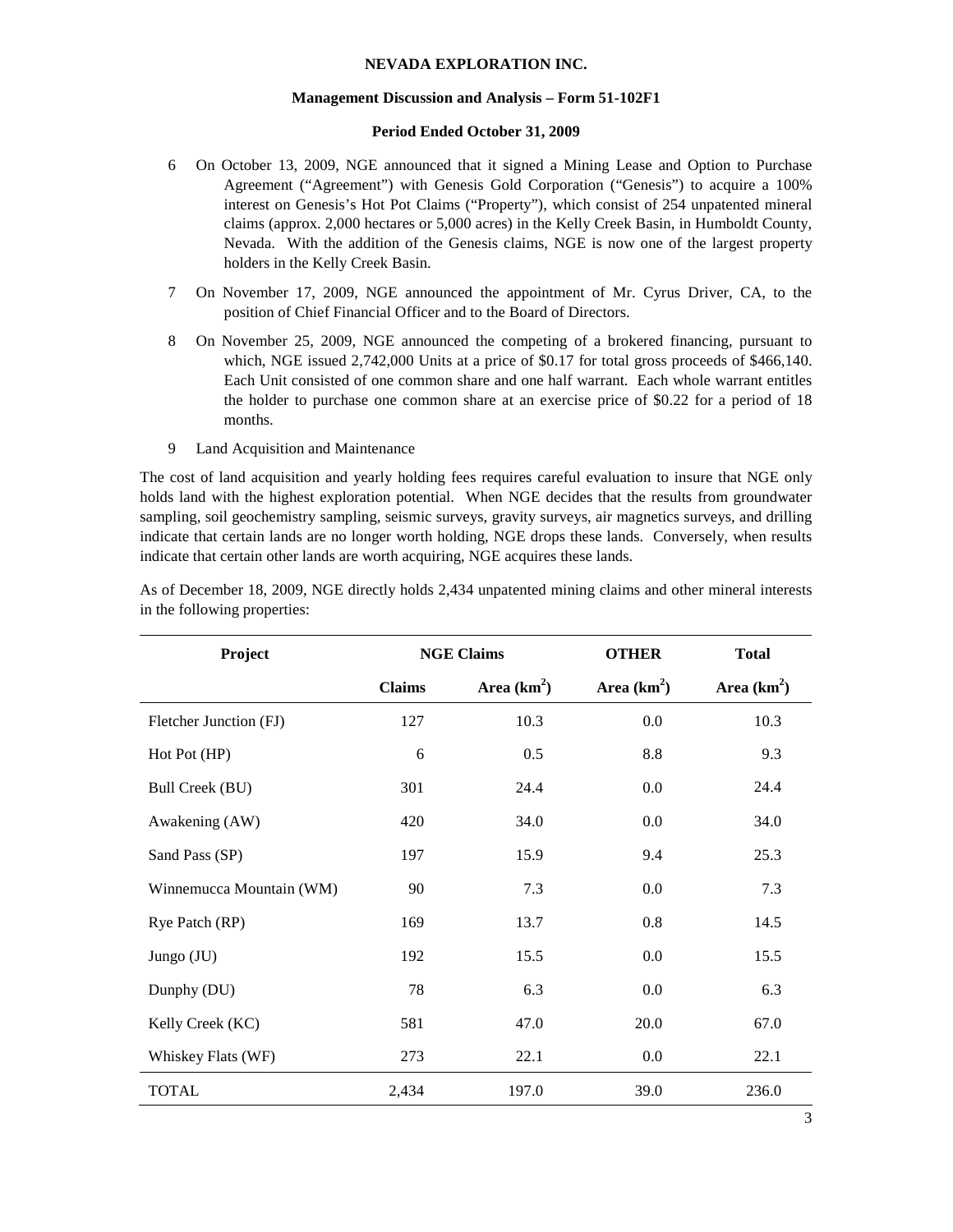#### **Management Discussion and Analysis – Form 51-102F1**

#### **Period Ended October 31, 2009**

#### *Risk Management Strategy*

NGE manages exploration risk by focusing exploration resources in specific, planned stages on each property. If the results from one stage are positive, then exploration funds are expended on the next stage. If at any stage, results are negative, the property is dropped from further consideration. NGE's staged exploration manages risk and assures that properties showing positive results move aggressively through the exploration pipeline – exploration resources are continually focused on the most prospective targets.

NGE's exploration stages:

- − Groundwater Chemistry NGE first uses its proprietary hydroprobe sampling technology to collect regularized groundwater samples across areas shown to be prospective based on previous samples collected from existing springs and water wells. NGE uses the regularized groundwater chemistry samples to develop a computerized groundwater chemistry model of each target.
- − Acquisition NGE acquires the mineral rights covering prospective targets. If a target of exploration interest is on BLM land, NGE locates mineral claims. If a target lies on private land, NGE completes a title search to determine mineral title ownership, and then negotiates a mineral agreement with the owner to provide NGE with sufficient mineral title to proceed with exploration expenditures.
- − Soil Geochemistry NGE completes detailed soil sampling across areas demonstrating prospective groundwater chemistry to detect the possible vertical migration of gold and traceelements from the underlying bedrock into the soils above.
- Gravity Geophysics NGE uses detailed gravity geophysics to provide valuable information about the depth to bedrock across a property. Gravity data can suggest areas of strong changes in the relief of the underlying bedrock, which can be indicative of underlying fault zones that often control the location of gold deposits.
- − Air Magnetics NGE uses detailed air magnetic geophysics to provide information on the types of rocks, fault zones, and hydrothermal alteration that accompany potential large gold deposits.
- Seismic Geophysics NGE uses seismic geophysics, where appropriate, to identify deep-seated, steeply-dipping fault zones that can be projected into the near surface environment. Major, highangle structures are important since they provide a potential conduit or 'plumbing' system for potential gold-bearing, hydrothermal fluids rising from depth to access near-surface areas where gold may be finally deposited from solution to form a gold ore body.
- Drilling where properties successfully pass through the above exploration stages, NGE uses drilling to test for: (1) shallow bedrock  $($  1,000ft beneath the surface), (2) structures or faults in bedrock that may source potential mineralization, (3) bedrock that has been altered by hot water (hydrothermal fluids), (4) concentrations of gold and associated trace-elements in higher-thannormal (anomalous) concentrations in bedrock, and (5) sufficient prospective area to reasonably contain an economic resource. NGE evaluates all drilling results based on these criteria to determine whether or not to commit further exploration expenditures to each property.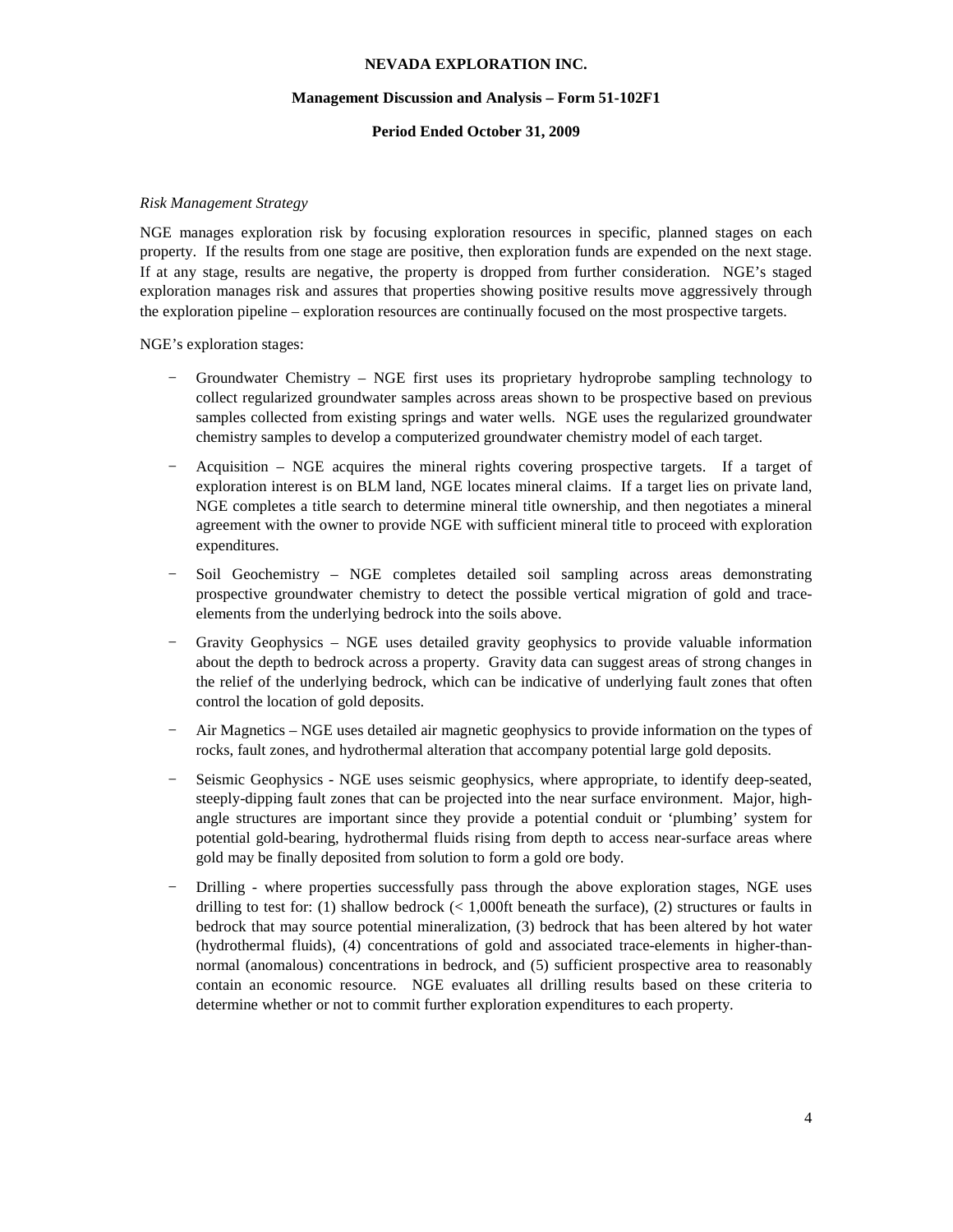## **Management Discussion and Analysis – Form 51-102F1**

# **Period Ended October 31, 2009**

# *Fletcher Junction (FJ)*

The Fletcher Junction Project is located in Mineral County, Nevada, approximately 30km southwest of Hawthorne, Nevada. The Company has a 100% interest in 127 claims  $(10.3 \text{km}^2)$  at the Fletcher Junction Project, subject to a 1.25% net smelter return royalty ("NSR") to Royal Gold, Inc.

On December 18, 2008, NGE announced the completion of Phase I RC drilling at Fletcher Junction, and presented detailed results demonstrating how NGE has used groundwater chemistry to discover a new, gold-bearing hydrothermal system in a covered bedrock setting. All nine wide-spaced drill holes that were completed to target depth encountered altered bedrock containing geochemically anomalous gold and goldassociated trace elements, as well as anomalous gold and trace-element groundwater chemistry. The bedrock, the alteration, and the suite of gold-associated trace elements are similar to those found at the nearby Aurora mining district, noted for historic, high grade underground production. NGE believes the first phase drilling results at Fletcher Junction justify a much larger, Phase II drilling program specifically designed to test the vertical fault zones believed to contain ore-grade gold mineralization that source the anomalous gold in groundwater, alluvium, quartz-boulders and bedrock at Fletcher Junction.

In preparation for Phase II drilling, NGE is working with the US Forest Service for a new Plan of Operations. During the summer of 2009, NGE's biological consultants completed the two required biological surveys, and have submitted these reports to the US Forest Service. NGE's archeological consultant is scheduled to complete the required cultural resource evaluation during October, 2009.

While significant intervals of potentially ore grade mineralization were not encountered in Phase I drilling, management believes that the results at Fletcher Junction are substantive in that they demonstrate how NGE has used its unique and proprietary groundwater exploration technique to discover a new goldbearing, hydrothermal system in a covered bedrock setting. These results to date at Fletcher Junction add value to NGE's other projects that were all identified using the same groundwater chemistry exploration technology, and they establish NGE as a source of quality exploration projects for potential Joint Venture partners.

# *Hot Pot (HP)*

In 2004, regional reconnaissance groundwater sampling by NGE principals discovered another area of similarly anomalous groundwater chemistry near Hot Pot. In addition, regional gravity data suggested that the Hot Pot area was underlain by a bedrock high that was covered by a thin layer of sand  $\&$  gravel.

On September 16, 2004, the Company entered into a 10 year Mining Lease Agreement on  $8.8 \text{km}^2$  at the Hot Pot Project located in Humboldt County, Nevada, approximately 30km northwest of Battle Mountain, Nevada. The Mining Lease Agreement is subject to a 3% NSR to the land owner. The Company also controls 6 claims at Hot Pot (50 hectares). The lands within the Mining Lease Agreement and the 6 claims are subject to a 1.25% NSR to Royal Gold, Inc.

In 2005, nine RC drill holes were completed at Hot Pot to depths ranging from 92m (300ft) to 190m (620ft) for a total of 1,195m (3,900ft). The widely-spaced, shallow holes confirmed bedrock to range in depth from 33m (110ft) to 112m (370ft). The bedrock was hydrothermally altered and contained anomalous gold and trace elements similar to that associated with the Lone Tree gold mine. The area of anomalous groundwater chemistry was also confirmed and enlarged.

In 2007, NGE used its hydroprobe equipment to complete a detailed groundwater chemistry survey at Hot Pot on a 400m (1/4 mi) grid. The resulting groundwater chemistry model showed highly anomalous gold and trace elements chemistry and further expanded the area of exploration interest. Additionally, in 2007,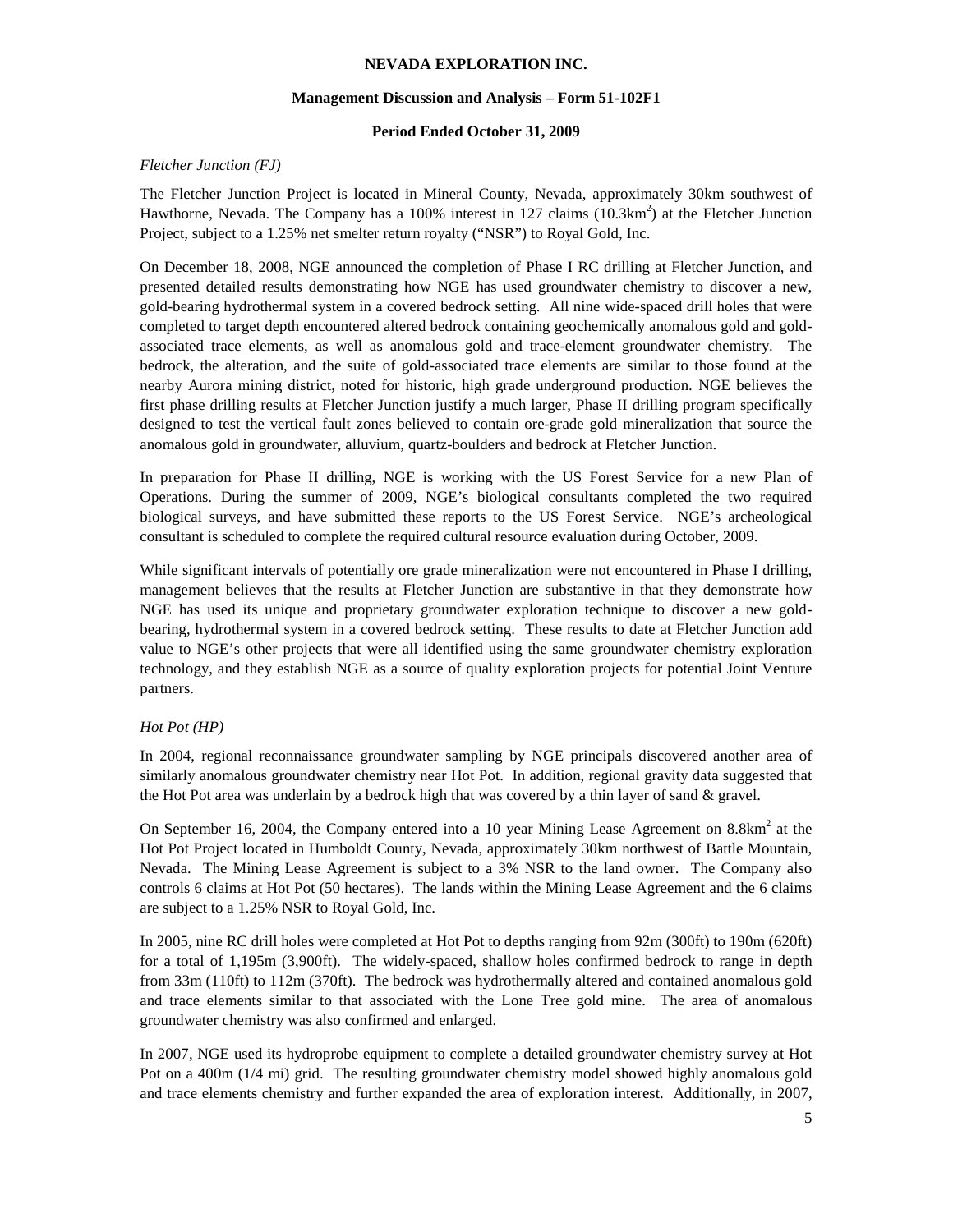## **Management Discussion and Analysis – Form 51-102F1**

# **Period Ended October 31, 2009**

NGE completed two seismic geophysical lines, which identified several deep, north-trending, steeplydipping fault zones.

In 2008, NGE completed a detailed gravity geophysical survey, which successfully mapped the relative depth to the underlying bedrock by measuring the density contrast between 200m sampling points. The gravity survey delineated sharp changes in the slope of the bedrock that coincided with the fault zones identified by seismic geophysics.

In 2008, NGE completed 10 vertical, RC drill holes to test small segments of the steeply-dipping fault zones identified by the 2007 seismic and gravity geophysics. Three vertical holes were spaced 100m (330ft) apart on each of three lines. The holes ranged in depth from 50m (165ft) to 175m (575ft) for a total of 1,085m (3,565ft). The shallow drill holes encountered hydrothermally altered bedrock containing anomalous gold and trace elements. Deeper, angle drill holes designed to cross cut the areas where the steeply-dipping fault zones had been projected were planned, but the drilling contractor was unable to complete the program.

Also in 2008, an energy company, with business interests separate from NGE, started a deep test drill hole on the Hot Pot property. In exchange for NGE seismic data, NGE was granted access to drill cuttings from the 1,372m (4,500ft) drill hole. Significantly, the deep drill hole encountered hydrothermally-altered, Paleozic Rocks underlying the Hot Pot Project. Hydrothermal alteration includes carbon re-mobilization, local bleaching, clay, de-calcification and secondary pyrite.

Although potentially economic quantities of gold mineralization have not yet been encountered at Hot Pot, drilling to date has been wide-spaced and could have easily missed the type of high-angle fault zones that control significant known gold mineralization elsewhere in the region. The widely-distributed, highly anomalous gold in groundwater together with the large area of hydrothermally-altered and geochemically anomalous bedrock strongly suggests that higher values for gold in bedrock than have been discovered to date may still be located nearby. The next step is more closely-spaced, shallow, vertical drill holes and/or deeper, angle holes targeted to intersect steeply-dipping, potentially ore-bearing fault zones and favorable bedrock units.

On June 4, 2009, the Company entered into an Exploration Agreement with International Enexco Ltd. ("Enexco") whereby Enexco can earn a 51% interest in the Hot Pot Property by drilling 6,000 meters (19,600ft) over three years, with the option to earn an additional 19%, for 70% total, by drilling another 3,000 meters (9,800ft) during the fourth year.

On July 2, 2009, NGE announced that Enexco had begun drilling at Hot Pot. On December 14, 2009, Enexco announced that it had completed an eleven hole, 3,462 meter drilling program, and that the geologic interpretation and final assays results from Hot Pot are still pending.

# *Bull Creek (BU)*

The Bull Creek Project is located in Humboldt County, Nevada, approximately 60km west-northwest of Winnemucca, Nevada. The Company has a 100% interest in 301 claims  $(24.4 \text{km}^2)$  at Bull Creek.

In 2008, NGE completed a detailed groundwater survey at Bull Creek to delineate the project's anomalous groundwater chemistry, and then completed a detailed soil sampling program to both verify and model the surface geochemistry above the prospective groundwater chemistry target. Later in 2008, to further develop the project's exploration model, NGE completed both detailed gravity and airborne magnetic geophysical surveys to better understand the different rock types and possible fault zones concealed beneath the large expanse of sand and gravel covering the target. As a final input to the Bull Creek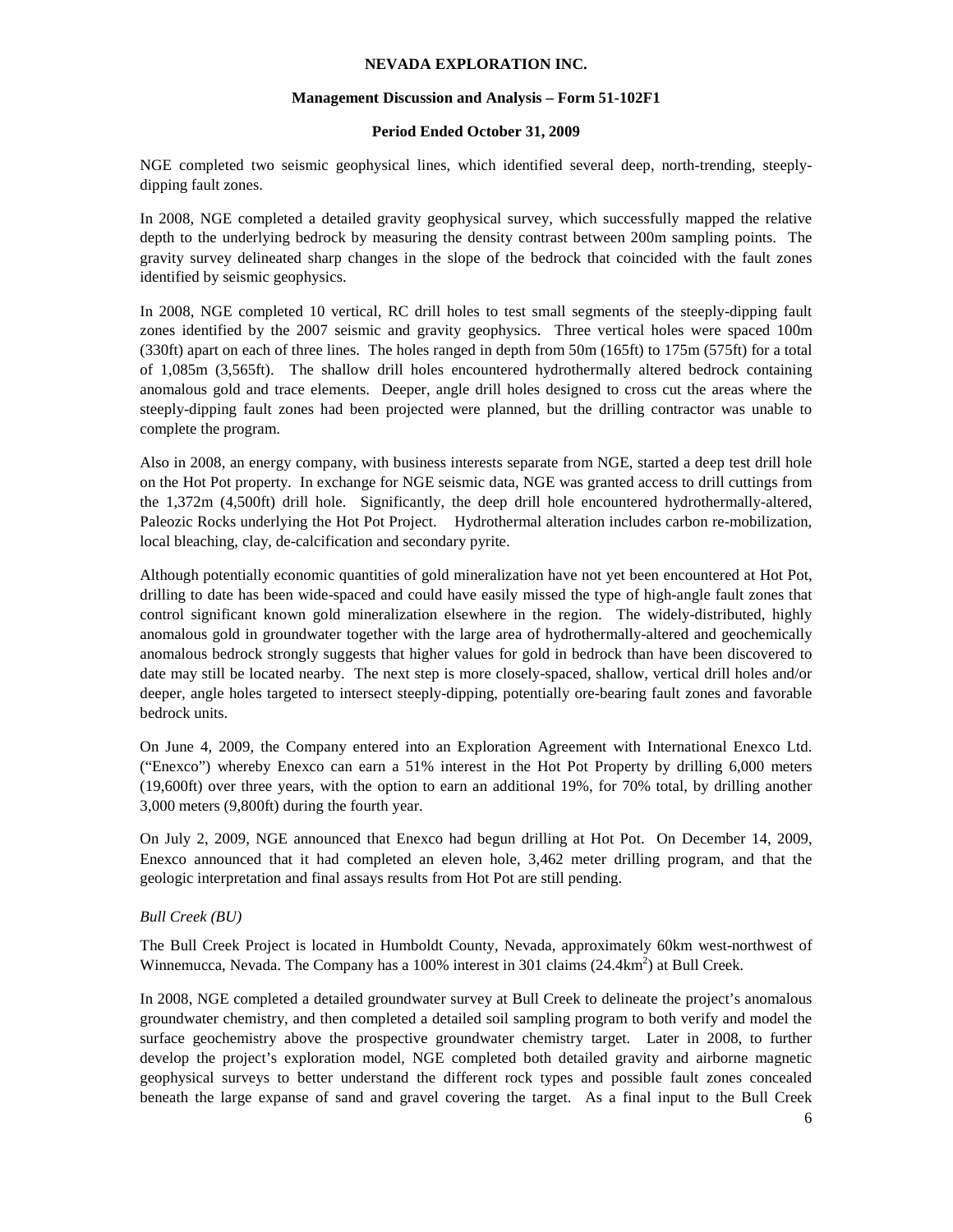## **Management Discussion and Analysis – Form 51-102F1**

# **Period Ended October 31, 2009**

exploration model, NGE completed seismic geophysics to test for deep-seated fault zones. NGE combined these data sets to develop the conceptual targets for Phase I drill testing.

Phase I drilling at Bull Creek was specifically designed to test the concept that an undiscovered, potentially gold-bearing hydrothermal system is responsible for the anomalous gold and trace-elements discovered in the groundwater. During the 2008 Phase I program, NGE completed 18 RC drill holes at Bull Creek. The holes ranged from 0.4km (0.25mi) to over 1.6km (1.0mi) apart, and were scattered across the 41km<sup>2</sup> property, and the holes ranged in depth from 100m (300ft) to 300m (1,000ft). The drilling defined shallow bedrock along the eastern margin of the property, which ranged in depth from 15m (50ft) to 100m (300ft).

On February 23, 2009, NGE announced completion of data reduction for its Phase I drill program at Bull Creek. The drilling encountered several >200m (>650ft) intervals of hydrothermally altered and geochemically anomalous volcanic rock, but the drilling did not encounter any potentially ore-grade gold intervals at the locations tested. The increase in alteration intensity and geochemically anomalous traceelements seen in wide-spaced drill holes moving from west to east across the eastern half of the property suggests NGE has discovered the edge of a significant new hydrothermal system of exploration significance. NGE believes additional drilling is warranted farther to the east, and this conclusion is also supported by detailed gravity and air magnetic data. In 2009, NGE increased its claim position towards the east to cover the developing target.

The initial identification of anomalous groundwater chemistry at Bull Creek has resulted in a successful Concept Test: the discovery of a large area of hydrothermally-altered, shallow bedrock containing geochemically anomalous gold and gold-associated trace elements. These features of exploration significance are similar to those found at the nearby Sleeper Mine, which produced 1,700,000 ozs of gold and 1,900,000 ozs of silver from 1986 to 1996. NGE believes that additional drilling is warranted based upon the increase in alteration intensity and geochemically anomalous trace-elements seen in drill holes moving from west to east across the eastern half of the property. These results further demonstrate how NGE is using groundwater chemistry to efficiently and effectively reduce large, sand and gravel covered valley basins to discrete, highly prospective exploration targets deserving more focused and intense exploration expenditures.

# *Awakening (AW)*

The Awakening Project is located in Humboldt County, Nevada, approximately 50km north-northwest of Winnemucca, Nevada. The Company has a 100% interest in 420 claims  $(34.0 \text{km}^2)$  at Awakening. On July 1, 2008, the Company entered into a Mining Lease agreement with DIR Exploration Inc. on 15 claims (approx. 120 hectares) that are subject to a 3% NSR.

On August 18, 2008, NGE announced commencement of Phase I RC drilling at its Awakening property. Five holes were drilled, but none were completed to target depth due to challenging drilling conditions. Drilling has been suspended awaiting the availability of different drilling equipment.

# *Sand Pass (SP)*

The Sand Pass Project is located in Humboldt County, Nevada, approximately 10km north of Winnemucca, Nevada. The Company has a 100% interest in 197 claims  $(15.9 \text{km}^2)$  at SP, and on July 10, 2008, the Company entered into a Mining Lease agreement for another  $9.4 \text{km}^2$  with multiple parties, subject to a 2% NSR payable to private landholders.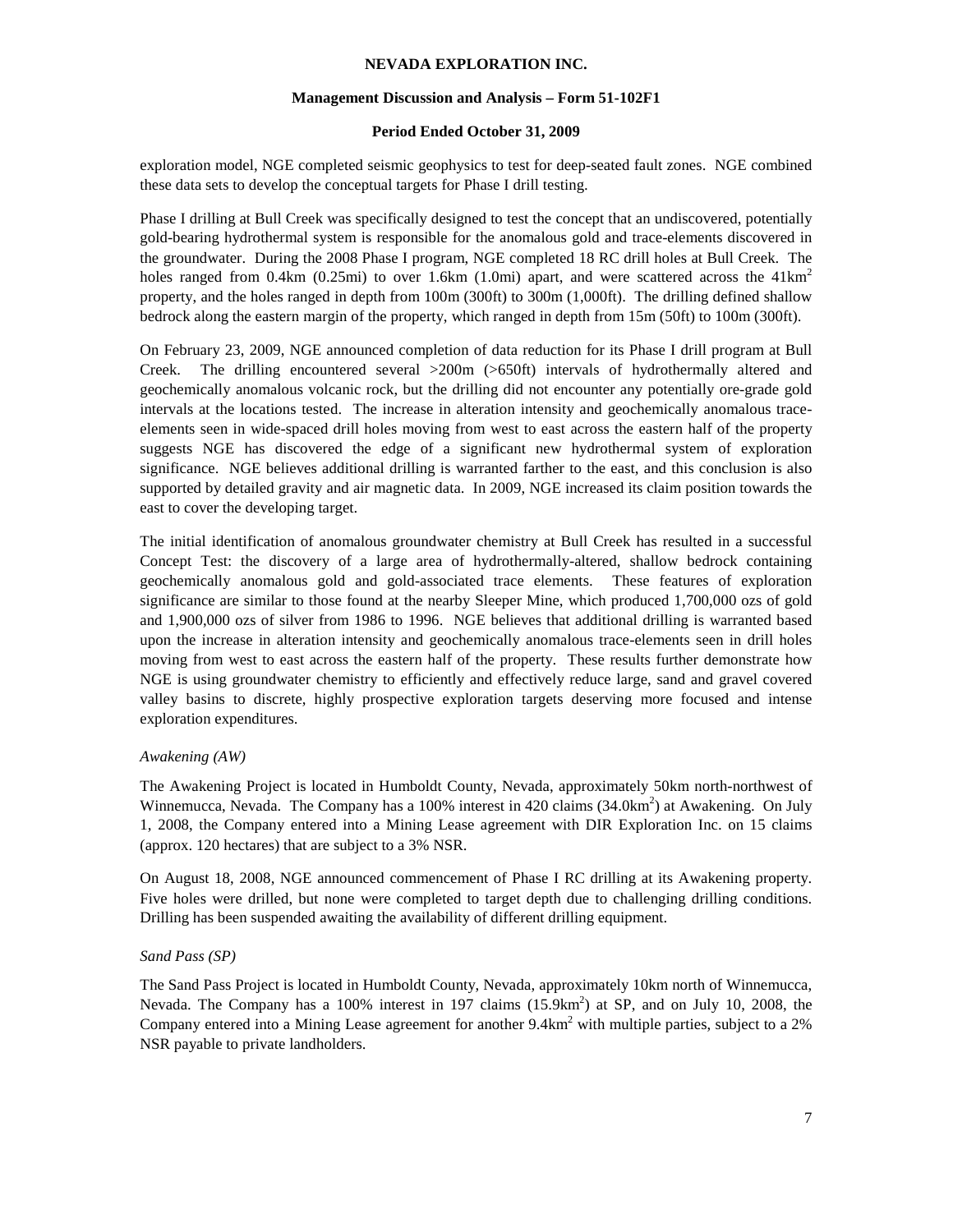## **Management Discussion and Analysis – Form 51-102F1**

# **Period Ended October 31, 2009**

## *Winnemucca Mountain (WM)*

The Winnemucca Mtn. Project is located in Humboldt County, Nevada, approximately 5km west of Winnemucca, Nevada. The Company has a 100% interest in 90 claims  $(7.3 \text{km}^2)$  at WM.

# *Rye Patch (RP)*

The Rye Patch Project is located in Pershing County, Nevada, approximately 30km northeast of Lovelock, Nevada. The Company has a 100% interest in 169 claims  $(13.7 \text{km}^2)$  at RP. On May 22, 2008, the Company entered into a Mining Lease Agreement on another 65 hectares with a private party, subject to a 2.0% NSR; and on July 21, 2008, the Company entered into a Mining Lease Agreement on an additional 16 hectares from another private party, also subject to a 2.0% NSR payable to a private landholder.

# *Jungo (JU)*

The Jungo Project is located both Humboldt and Pershing Counties, Nevada, approximately 60km west of Winnemucca, Nevada. The Company has a 100% interest in 192 claims  $(15.5 \text{km}^2)$  at JU.

# *Dunphy (DU)*

The Dunphy Project is located in Eureka County, Nevada, approximately 40km east of Battle Mountain, Nevada. The Company has a 100% interest in 78 claims  $(6.3 \text{km}^2)$  at DU.

# *Kelly Creek (KC)*

The Kelly Creek Project is located in Humboldt County, Nevada, approximately 40km north-northwest of Battle Mountain, Nevada. The Company has a 100% interest in all 581 claims  $(47.0 \text{km}^2)$  at KC.

During the period ended October 1, 2009, the Company entered into a Mining Lease and Option to Purchase Agreement with Genesis Gold Corporation ("Genesis"). Under the Agreement, the Company is the Operator and has the option to purchase 100% of the Genesis claims for 50,000 common shares (issued) and USD\$1,500,000, subject to a 1.5% Net Smelter Return Royalty ("Royalty"). The Company also has the option to purchase one half of the royalty (0.75%) for USD\$750,000.

With the addition of Genesis's Hot Pot claims, NGE is now one of the largest property holders in the Kelly Creek Basin

### *Whiskey Flats (WF)*

The Whiskey Flats Project is located in Mineral County, Nevada, approximately 20km south of Hawthorne, Nevada. The Company has a 100% interest in 273 claims  $(22.1 \text{km}^2)$  at WF.

### *Summary of Project Work Completed to Date*

To date, NGE has completed: detailed groundwater chemistry sampling on all eleven (11) properties; detailed soil chemistry on seven (7) properties; detailed air magnetic geophysics on seven (7) properties; detailed gravity geophysics on six (6) properties; and Phase I drilling on three (3) properties. The results at each of the properties are encouraging and justify additional exploration expenditures. The table below summarizes the completion dates for the referenced work.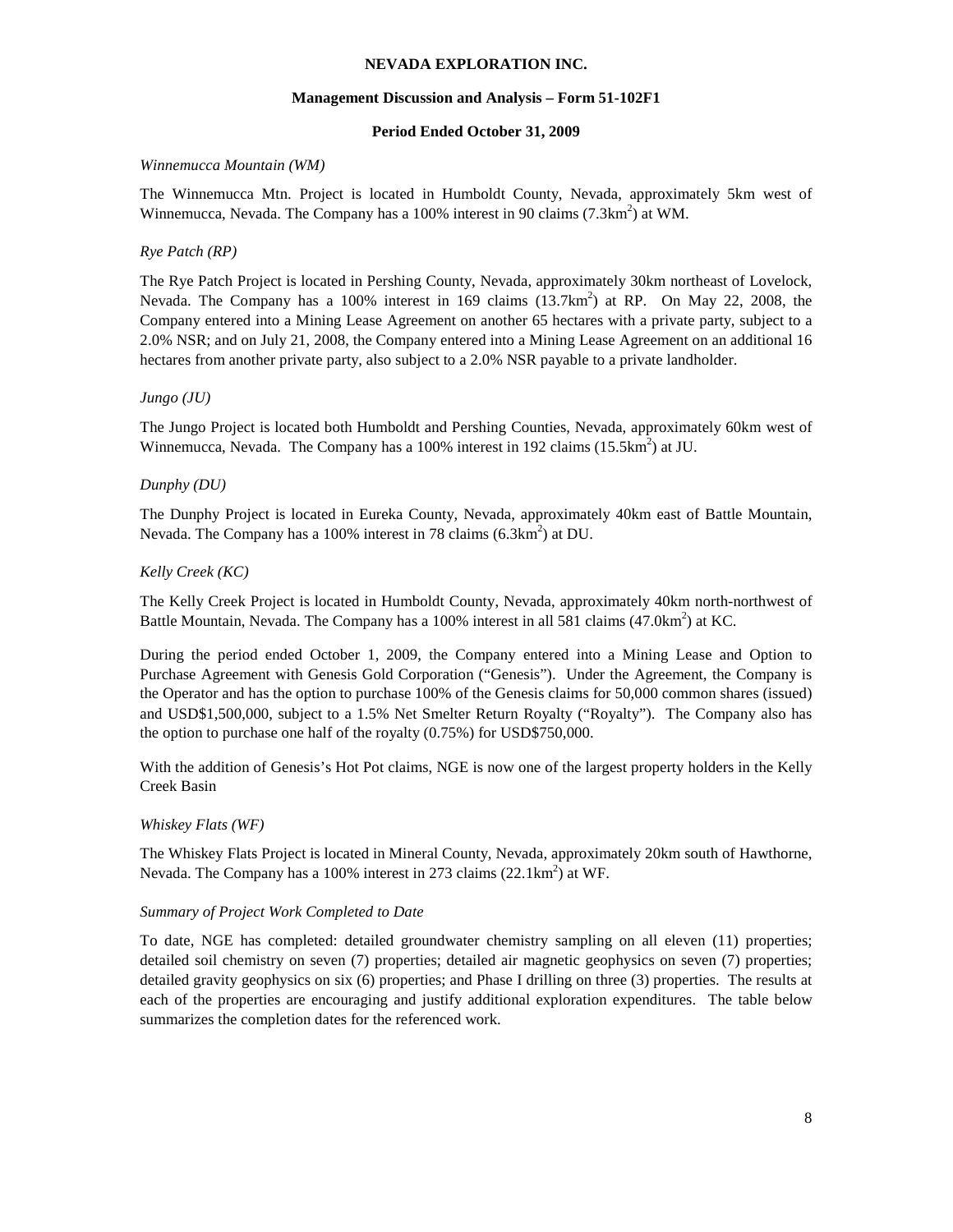### **Management Discussion and Analysis – Form 51-102F1**

| <b>PROPERTY</b>         | Water<br><b>Chemistry</b> | Soil<br><b>Chemistry</b> | Air<br><b>Magnetics</b> | Gravity | <b>Phase I</b><br><b>Drilling</b> |
|-------------------------|---------------------------|--------------------------|-------------------------|---------|-----------------------------------|
| Fletcher Junction (FJ)  | 2005                      |                          |                         |         | 2008                              |
| Hot Pot (HP)            | 2007                      | 2007                     |                         | 2008    | 2008                              |
| Bull Creek (BU)         | 2008                      | 2008                     | 2008                    | 2008    | 2008                              |
| Awakening (AW)          | 2008                      | 2008                     | 2008                    | 2008    |                                   |
| Sand Pass (SP)          | 2007                      | 2008                     | 2008                    | 2008    |                                   |
| Winnemucca Mtn.<br>(WM) | 2007                      | 2008                     | 2008                    | 2008    |                                   |
| Rye Patch (RP)          | 2007                      | 2008                     | 2008                    |         |                                   |
| Jungo (JU)              | 2008                      |                          | 2008                    | 2008    |                                   |
| Dunphy (DU)             | 2007                      | 2008                     |                         |         |                                   |
| Kelly Creek (KC)        | 2007                      |                          |                         |         |                                   |
| Whiskey Flats (WF)      | 2008                      |                          | 2009                    |         |                                   |
| <b>TOTAL</b>            | 11                        | 7                        | 7                       | 6       | 3                                 |

# **Period Ended October 31, 2009**

# Summary of Quarterly Results

The following table sets out selected unaudited financial information, presented in Canadian dollars and prepared in accordance with generally accepted accounting principles in Canada, for each of the last eight quarters. The information contained herein is drawn from interim financial statements of the Company for each of the aforementioned eight quarters.

|                              | 2009       | 2009       | 2009       | 2009              |
|------------------------------|------------|------------|------------|-------------------|
| <b>Quarter Ending</b>        | October 31 | July 31    | April 30   | <b>January 31</b> |
| Revenue                      | 5,370      | 2.470      | 15,255     |                   |
| Working Capital (Deficiency) | 176.375    | (147, 413) | 75,864     | 307,729           |
| Expenses                     | 510,042    | 308,983    | 125,060    | 465,495           |
| Net Loss                     | (504, 178) | (319, 428) | (109, 805) | (465, 495)        |
| Net Loss (per Share)         | (0.01)     | (0.01)     | (0.03)     | (0.008)           |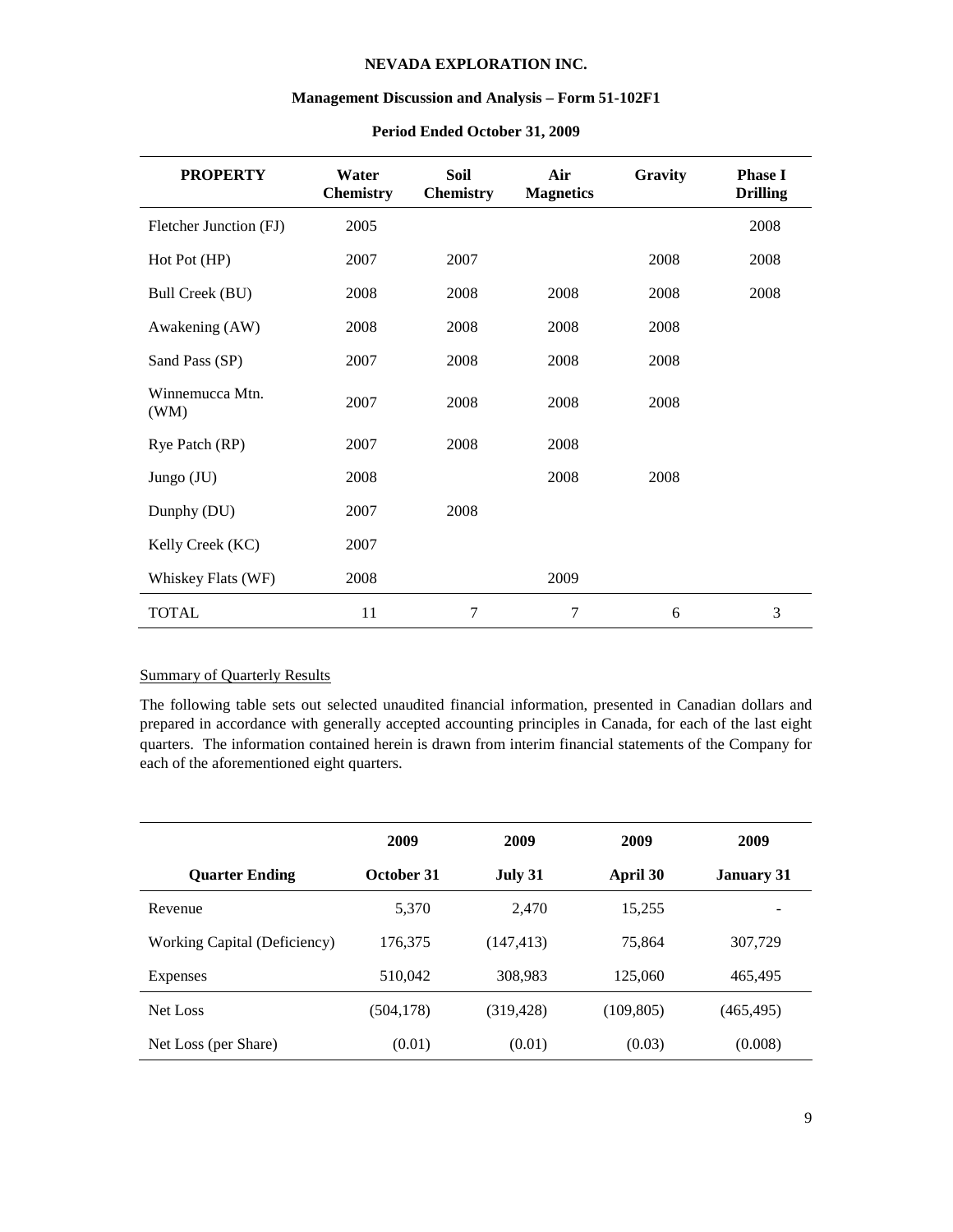#### **Management Discussion and Analysis – Form 51-102F1**

|                        | 2008       | 2008      | 2008       | 2008              |
|------------------------|------------|-----------|------------|-------------------|
| <b>Quarter Ending</b>  | October 31 | July 31   | April 30   | <b>January 31</b> |
| Revenue                | 23,036     | 4.533     | 99.824     | -                 |
| <b>Working Capital</b> | 400,536    | 1,401,806 | 2,742,917  | 2,637,733         |
| Expenses               | 855,707    | 573,602   | 1,069,462  | 579,798           |
| Net Loss               | (832,671)  | (569,069) | (969, 638) | (579,798)         |
| Net Loss (per Share)   | (0.01)     | (0.01)    | (0.01)     | (0.01)            |

#### **Period Ended October 31, 2009**

### Results of Operations

#### *Revenue*

NGE did not generate any significant revenue in the six month period ending October 31, 2009. The Company continues to expend its resources searching for and advancing properties that may contain economic resources that would allow the Company either to sell its interests or to setup mining operations and extract enough gold to be profitable.

## *Operating Expenses*

During the six month period ended October 31, 2009, NGE's expenses were \$819,025, compared to \$1,429,309 for the six month period ended October 31, 2008. The decrease was due to a decrease in activity and a reduction of staff.

Office expenses during the six month period ended October 31, 2009, were \$35,829, compared to \$244,343 for the six month period ended October 31, 2008. The decrease was due to a decrease in activity and a reduction of staff.

Professional fees, consulting, and investor relations costs during the six month period ended October 31, 2009, were \$115,160, compared to \$164,828 for the six month period ended October 31, 2008. The decrease was due to a decrease in activity and a decrease in the use of professionals, consultants, and investor relations.

Rent costs for the six month period ended October 31, 2009, were \$67,790, compared to \$45,158 for the six month period ended October 31, 2008. During the year ended April 30, 2009, the Company deferred a portion of its rent, and in the period ended October 31, 2009, the Company paid off this deferral.

Salaries and related expenses during the six month period ended October 31, 2009 were \$264,432, compared to \$469,928 for the six month period ended October 31, 2008. The decrease was due to a reduction of staff.

The total stock-based compensation expense for the six month period ended October 31, 2009, was \$253,681, compared to \$451,980 for the six month period ended October 31, 2008. Stock-based compensation expense during the period ended October 31, 2009 relates to the fair value of options granted in the current period and the fair value of options, granted in prior periods, that vested during the period ended October 31, 2009.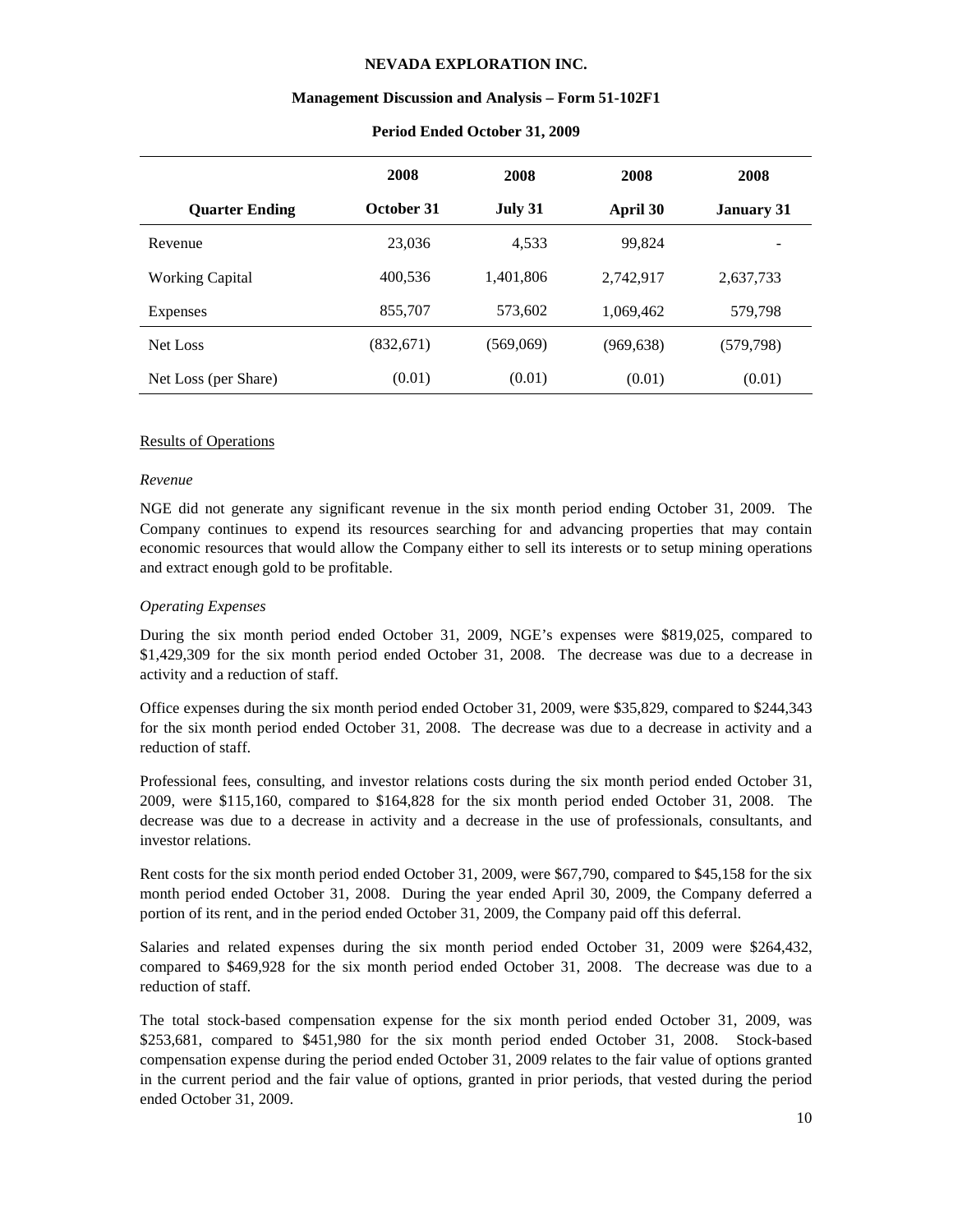## **Management Discussion and Analysis – Form 51-102F1**

# **Period Ended October 31, 2009**

Travel costs for the six month period ended October 31, 2009, were \$1,151 compared to \$24,393 for the six month period ended October 31, 2008. The decrease was due to a decrease in activity.

# Assets & Liabilities

The Company's long term debt as at October 31, 2009, is \$49,755 compared to \$111,812 at April 30, 2009. The long term debt consists of loans for one vehicle and one backhoe. During the six month period ended October 31, 2009, NGE sold three vehicles.

Deposits for land reclamation also add to the Company's asset base. Deposits as at October 31, 2009, are \$112,103. These deposits (bonds) are required by the U.S Bureau of Land Management (BLM) and US Forest Service (USFS) to ensure that reclamation and clean-up work on NGE's properties will be completed to the satisfaction of the BLM and the USFS. NGE has completed all required BLM reclamation work to date, including dirt-work and seeding, and has to wait for vegetation to regrow before 100% of the bonds will be released. Several roads remain un-reclaimed on USFS lands at NGE's Fletcher Junction property, while all other reclamation has been completed.

# Liquidity and Capital Resources

The Company has financed its operations primarily through the issuance of common shares. The Company continues to seek capital through various means including the issuance of equity and/or debt.

The financial statements have been prepared on a going concern basis which assumes that the Company will be able to realize its assets and discharge its liabilities in the normal course of business for the foreseeable future. The continuing operations of the Company are dependent upon its ability to continue to raise adequate financing.

|                 | October 31,<br>2009 | April 30,<br>2009 |
|-----------------|---------------------|-------------------|
| Working capital | \$<br>176,375       | \$<br>75,864      |
| Deficit         | (7,739,972)         | (6,916,366)       |

Net cash used in operating activities for the period ended October 31, 2009 was \$425,082 compared to net cash used of \$1,004,409 during the period ended October 31, 2008 and consists primarily of the operating loss and changes in non-cash working capital items.

Net cash provided by financing activities for the period ended October 31, 2009, was \$1,029,425 compared to net cash provided of \$262,107 for the period ended October 31, 2008. The increase in financing activities was primarily a result of the issuance of capital stock during the period.

Net cash used by investing activities for the period ended October 31, 2009 was \$459,887 compared to net cash used of \$751,852 during the period ended October 31, 2008. NGE has slowed down its exploration activities and sold some equipment, leading to cash provided in 2009 compared to cash used in 2008.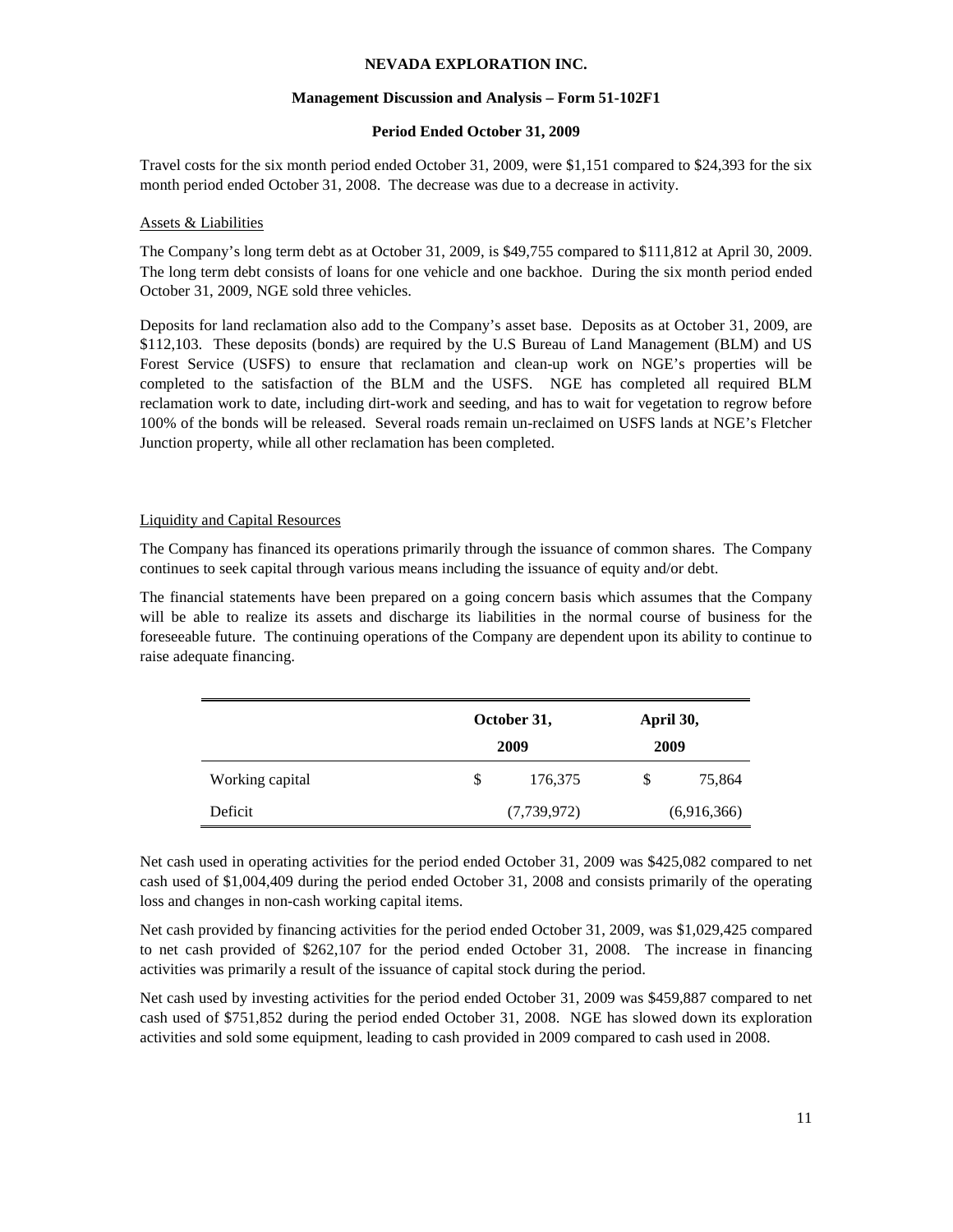## **Management Discussion and Analysis – Form 51-102F1**

# **Period Ended October 31, 2009**

# Capital Resources

During the six month period ended October 31, 2009, the Company received a loan of USD\$100,000. The loan had interest attached of 25% per annum. On September 16, 2009, the Company settled the loan in full.

During the six month period ended October 31, 2009, the Company issued 20,995,673 units for gross proceeds of \$1,102,273 by way of a non-brokered private placement. Each unit consists of one common share and one-half of one common share purchase warrant. Each whole warrant will entitle the holder to purchase one common share at an exercise price of \$0.10 for a period of two years. In the event that the Company's volume weighted average share price averages at or above \$0.20 per share for 20 consecutive trading days on the TSX Venture Exchange, then the Company shall have the right to accelerate the warrant exercise period to the 30th day after the date on which the Company gives notice of acceleration. All shares issued are subject to a four month hold period expiring December 21, 2009, as well as to any other re-sale restrictions imposed by applicable securities regulatory authorities.

Subsequent to October 31, 2009, the Company issued 2,742,000 Units at a price of \$0.17 for total gross proceeds of \$466,140, by way of a brokered private placement. Each Unit consisted of one common share and one half warrant. Each whole warrant entitles the holder to purchase one common share at an exercise price of \$0.22 for a period of 18 months. All shares issued are subject to a four month hold period, as well as to any other re-sale restrictions imposed by applicable securities regulatory authorities.

### Off Balance Sheet Arrangements

As at October 31, 2009, NGE had no off balance sheet arrangements such as guaranteed contracts, contingent interests in assets transferred to an entity, derivative instrument obligations or any instruments that could trigger financing, market or credit risk to NGE.

# Transactions with Related Parties

During the period ended October 31, 2009, the Company:

- i) accrued \$183,397 (US\$165,900) in management fees, recorded as salaries, to officers and directors of the Company.
- ii) paid or accrued \$32,168 in professional fees to a firm in which an officer and director of the Company is a partner.

As at October 31, 2009:

- i) loans receivable include an amount of \$264,432 (April 30, 2009 \$234,927) receivable from two officers and directors of the Company. The loans receivable are guaranteed by 2,100,000 common shares of the Company that are currently being held in trust. To date loans receivable includes interest of approximately \$37,840, \$7,840 of which was accrued during the six month period ended October 31, 2009.
- ii) accounts payable and accrued liabilities included:
	- a. an amount of \$15,000 due to a firm in which an officer and director of the Company is a partner.
	- b. an amount of \$125,969 (USD\$117,464) due to officers and directors of the Company for salary payable.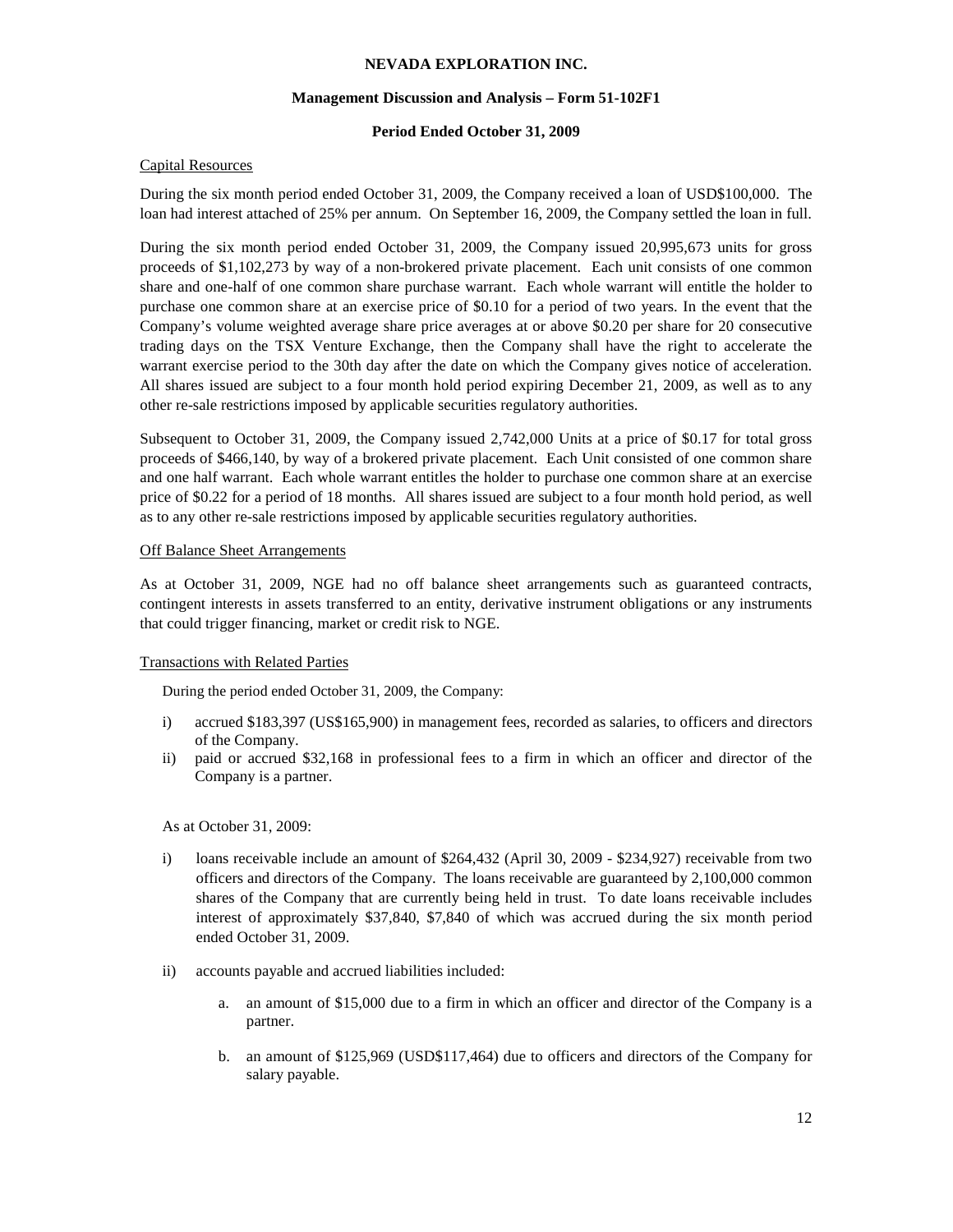### **Management Discussion and Analysis – Form 51-102F1**

#### **Period Ended October 31, 2009**

These transactions were in the normal course of operations and were measured at the exchange amount, which is the amount of consideration established and agreed to by the related parties.

#### Disclosure of Outstanding Share Data

As at December 18, 2009, the Company has 82,866,777 common shares issued and outstanding and has the following stock options and warrants outstanding:

|                      | Number<br>of Shares | Exercise<br>Price | <b>Expiry Date</b> |
|----------------------|---------------------|-------------------|--------------------|
|                      |                     |                   |                    |
| <b>Stock options</b> | 600,000             | 0.60<br>\$        | March 9, 2012      |
|                      | 500,000             | 0.60              | April 23, 2011     |
|                      | 350,000             | 0.95              | June 8, 2012       |
|                      | 150,000             | $1.00\,$          | June 11, 2012      |
|                      | 950,000             | 1.00              | March 4, 2013      |
|                      | 200,000             | 0.78              | June 13, 2013      |
|                      | 1,300,000           | $0.16\,$          | September 30, 2014 |
|                      | 600,000             | 0.17              | November 17, 2014  |
| <b>Warrants</b>      | 510,000             | 1.50              | January 10, 2010   |
|                      | 395,000             | 1.50              | March 12, 2010     |
|                      | 1,371,000           | 0.17              | May 19, 2011       |
|                      | 4,019,481           | 0.10              | August 20, 2011    |
|                      | 6,639,356           | $0.10\,$          | September 2, 2011  |
|                      | 1,670,200           | 0.22              | May 19, 2011       |

# Financial Instruments and Other Instruments

#### *Risk Management Policies*

The Company is exposed to risk due to the nature of its financial instruments. Risk management is the responsibility of management and the Company did not use derivative instruments.

### *Fair Value*

The Company estimates the fair value of its financial instruments based on current interest rates, market value and pricing of financial instruments with comparable terms. Unless otherwise indicated, the carrying value of these financial instruments approximates their fair market value because of the near maturity of those instruments.

As at October 31, 2009, the carrying amount of current financial assets and liabilities approximated the fair value because of the near maturity of those instruments and the carrying value of term deposits and the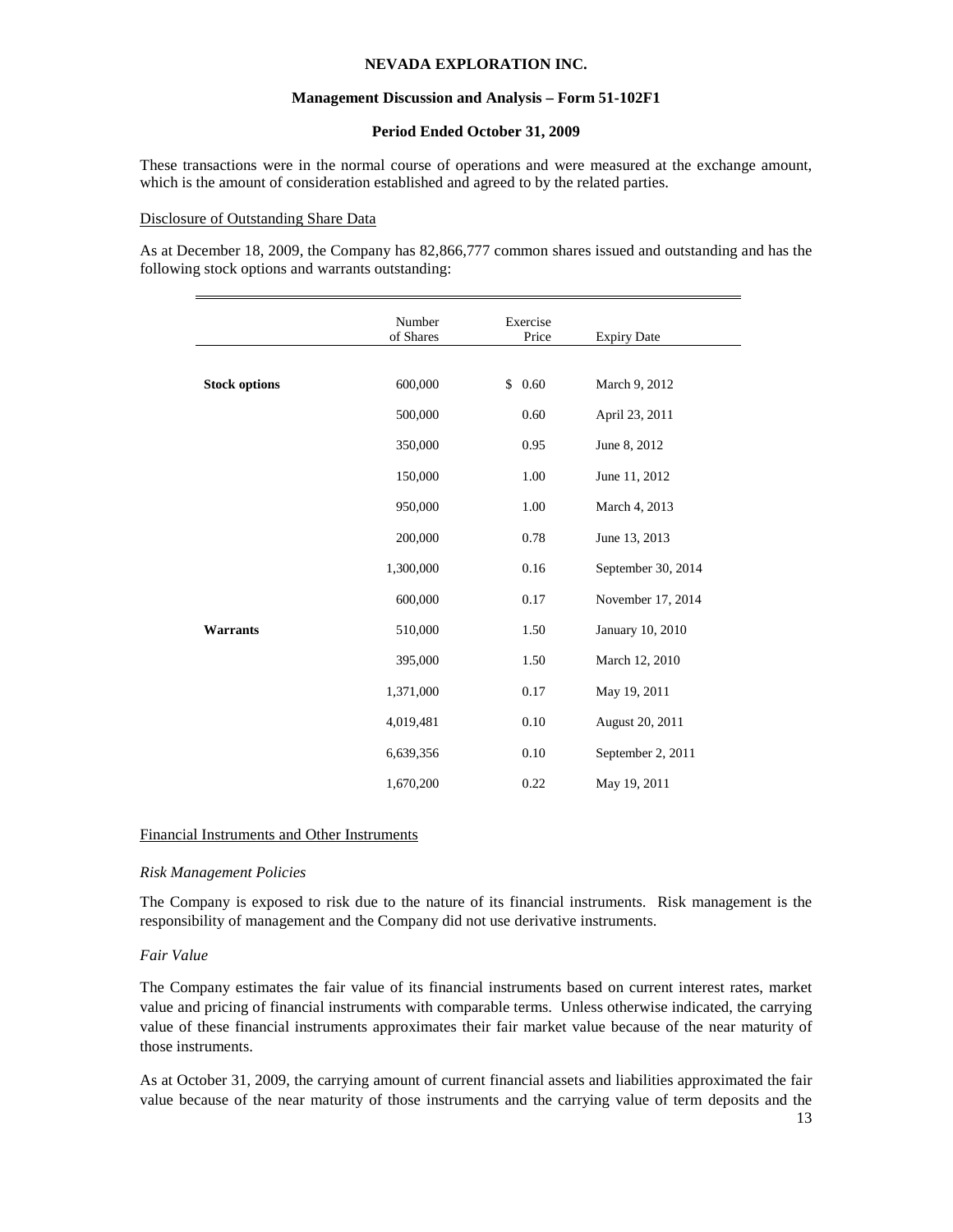## **Management Discussion and Analysis – Form 51-102F1**

# **Period Ended October 31, 2009**

long-term debt is considered to approximate fair value since it bears interest at current rates for similar types of borrowing arrangements or investments.

The Company has implemented the following classifications:

- − Cash and cash equivalents and deposits are classified as held-for-trading and any period change in fair value is recorded through net income.
- − Term deposits, accounts receivable and loans receivable are classified as loans and receivables and are measured at amortized cost using the effective interest rate method.
- − Accounts payable and accrued liabilities and long-term debt are classified as other than held-fortrading liabilities and are measured at amortized cost using the effective interest rate method.

# *Credit Risk and Interest Rate Risk*

Unless otherwise noted, it is management's opinion that the Company is not exposed to significant interest or credit risk arising from these financial instruments

# *Liquidity Risk*

Liquidity risk is the risk that the Company will not be able to meet its financial obligations as they fall due. The Company manages liquidity risk through the management of its capital structure and financial leverage, as outlined in Note 13 ("Capital Disclosures"). It also manages liquidity risk by continuously monitoring actual and projected cash flows. The Board of Directors reviews and approves the Company's operating and capital budgets, as well as any material transactions out of the normal course of business.

As at October 31, 2009, the Company was holding cash of \$180,671 and current liabilities of \$225,495. As a result of the limited cash the Company is exposed to liquidity risk and is reliant on the Company's ability to complete and equity financing.

### Foreign Exchange

The Company is exposed to financial risk arising from fluctuations in foreign exchange rates and the degree of volatility of these rates. A significant portion of the Company's expenses is denominated in US dollars. Consequently, certain assets, liabilities and operating expenses are exposed to currency fluctuations. The Company does not use derivative instruments to reduce its exposure to foreign currency risk. At the period ending October 31, 2009, the Company is exposed to currency risk through the following assets and liabilities denominated in US dollars:

| Cash and cash equivalents                | 34,661     |
|------------------------------------------|------------|
| Loans receivable                         | 221,195    |
| Deposits and bonds                       | 89,900     |
| Accounts payable and accrued liabilities | (124, 587) |
| Long term debt                           | (70, 551)  |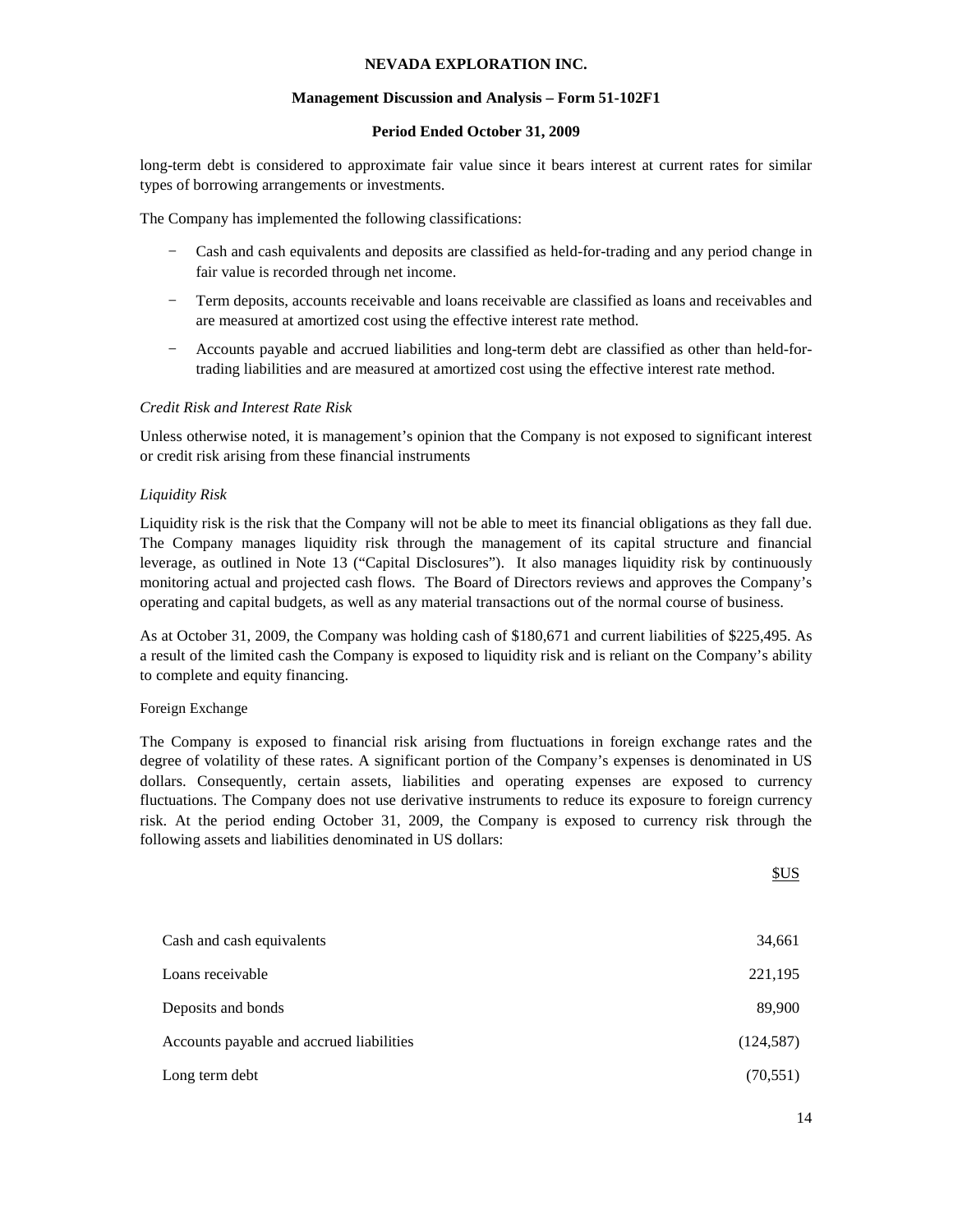## **Management Discussion and Analysis – Form 51-102F1**

# **Period Ended October 31, 2009**

## *Net Exposure*

Based on the above net exposures as at the period ending October 31, 2009, and assuming that all other variables remain constant, a 10% change in the value of the US dollar against the Canadian dollar would result in an increase of \$15,600 in the loss from operations.

# Capital Disclosures

The Company's objectives when managing capital are: to safeguard its ability to continue as a going concern; and, to have sufficient capital to be able to fund the exploration and development of its mineral properties and acquisition of other mineral resources, for the benefit of its shareholders.

In order to maintain its capital structure, the Company, is dependent on equity funding and when necessary, raises capital through the issuance of equity instruments, primarily comprised of common shares and incentive stock options. In the management of capital, the Company includes the components of shareholders' equity as well as cash.

The Company prepares annual estimates of exploration expenditures and monitors actual expenditures compared to the estimates to ensure that there is sufficient capital on hand to meet ongoing obligations. The Company's investment policy is to invest its cash in highly liquid short-term deposits with terms of one year or less and which can be liquidated after thirty days without interest penalty. The Company currently has insufficient capital to fund its exploration programs and is reliant on completing an equity financing to fund further exploration. The Company is not subject to any externally imposed capital requirements.

# Risks and Uncertainties

In conducting its business, NGE is subject to a wide variety of risks and uncertainties which are more fully described in section 1 of the MD&A.

### **Recent accounting pronouncements**

### *Business Combinations*

In January 2009, the CICA issued Handbook Section 1582, Business Combinations, which replaces the existing standards. This section establishes the standards for the accounting of business combinations, and states that all assets and liabilities of an acquired business will be recorded at fair value. Estimated obligations for contingent considerations and contingencies will also be recorded at fair value at the acquisition date. The standard also states that acquisition-related costs will be expensed as incurred and that restructuring charges will be expensed in the periods after the acquisition date. This standard is equivalent to the International Financial Reporting Standards on business combinations. This standard is applied prospectively to business combinations with acquisition dates on or after January 1, 2011. Earlier adoption is permitted. The Company is currently evaluating the impact of adopting this standard on its consolidated financial statements.

# *Consolidated Financial Statements*

In January 2009, the CICA issued Handbook Section 1601, consolidated financial statements, which replaces the existing standards. This section establishes the standards for preparing consolidated financial statements and is effective for interim and annual consolidated financial statements beginning on or after January 1, 2011. The Company is currently evaluating the impact of adopting this standard on its consolidated financial statements.